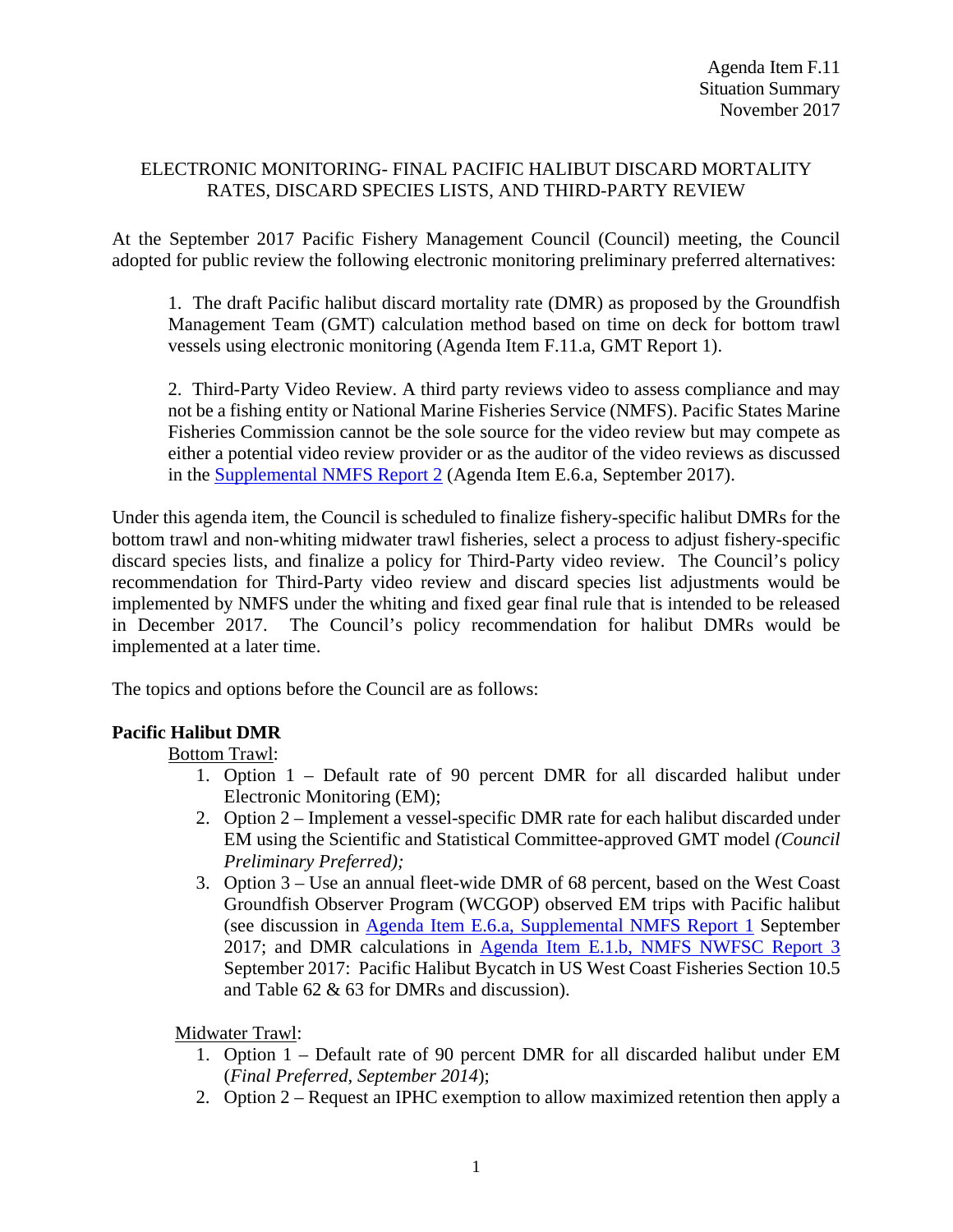100 percent halibut mortality rate for landed halibut (same as the midwater trawl whiting fishery). Vessels would have the option to declare maximized retention and be required to land all fish, including halibut.

The GMT finalized the bottom trawl DMR model that is based on time on deck (Agenda Item F.11.a, GMT Report 1) for review. The Council's Scientific and Statistical Committee is scheduled to review the GMT-proposed bottom trawl DMR methodology at the November 2017 Council meeting and provide a recommendation to the Council for final decision-making.

A DMR model for the non-whiting midwater trawl fishery has not been developed because there are no West Coast Groundfish Observer Program (WCGOP) observed EM trips that caught halibut to examine viabilities in relation to time on deck. Historical catch in the non-whiting midwater trawl fishery is low (1.5 mt per year) and a 90 percent mortality rate (Option 1) may not be a deterrent to using EM. If an exemption can be granted by the International Pacific Halibut Commission (IPHC) under Option 2, then it's possible that both options could be implemented for the fishery so that vessels have the flexibility to choose optimized retention or maximized retention. However, a policy that allows maximized retention as an additional option for vessels is contrary to the Council's preferred alternative that was finalized in April 2017. Additional consideration may be needed to examine the full effects of allowing maximized retention, including the retention of prohibited and Endangered Species Act-listed species such as salmon.

The DMR modeling was intended to be used for individual bycatch quota accounting under the catch share program. However, it's possible that the mortality rate could be used by the WCGOP when developing the annual total mortality estimates for submission to IPHC. NMFS and IPHC will need to determine its applicability.

# **Discard Species List Adjustment**

- 1. Option 1 Changes to the discard species list would be a "routine action," which would involve a single Council meeting followed by proposed and final rulemaking with the possibility of just a final rule if there is good cause to waive the notice requirement of a proposed rule;
- 2. Option 2 Allow NMFS to make changes to retention requirements within individual Vessel Monitoring Plans after consultation with the Council.

In April 2017, the Council recommended that NMFS, in consultation with the Council, make adjustments to the Discard Species List (Option 2). The Council's intent is to have a process that does not require rulemaking but provides an opportunity for Council consideration prior to adjusting the discard list. This item was discussed during the Council's Groundfish Electronic Monitoring Policy and Technical Advisory Committees (GEMPAC/TAC) webinar on September 6, 2017 and by the Council's advisory bodies during the September 2017 Council meeting. It was not one of the Council's action items in September; the GEMPAC, Groundfish Advisory Subpanel and the GMT preliminarily endorsed Option 2. NMFS provides additional information on this topic in Agenda Item F.11.a, NMFS Report 1.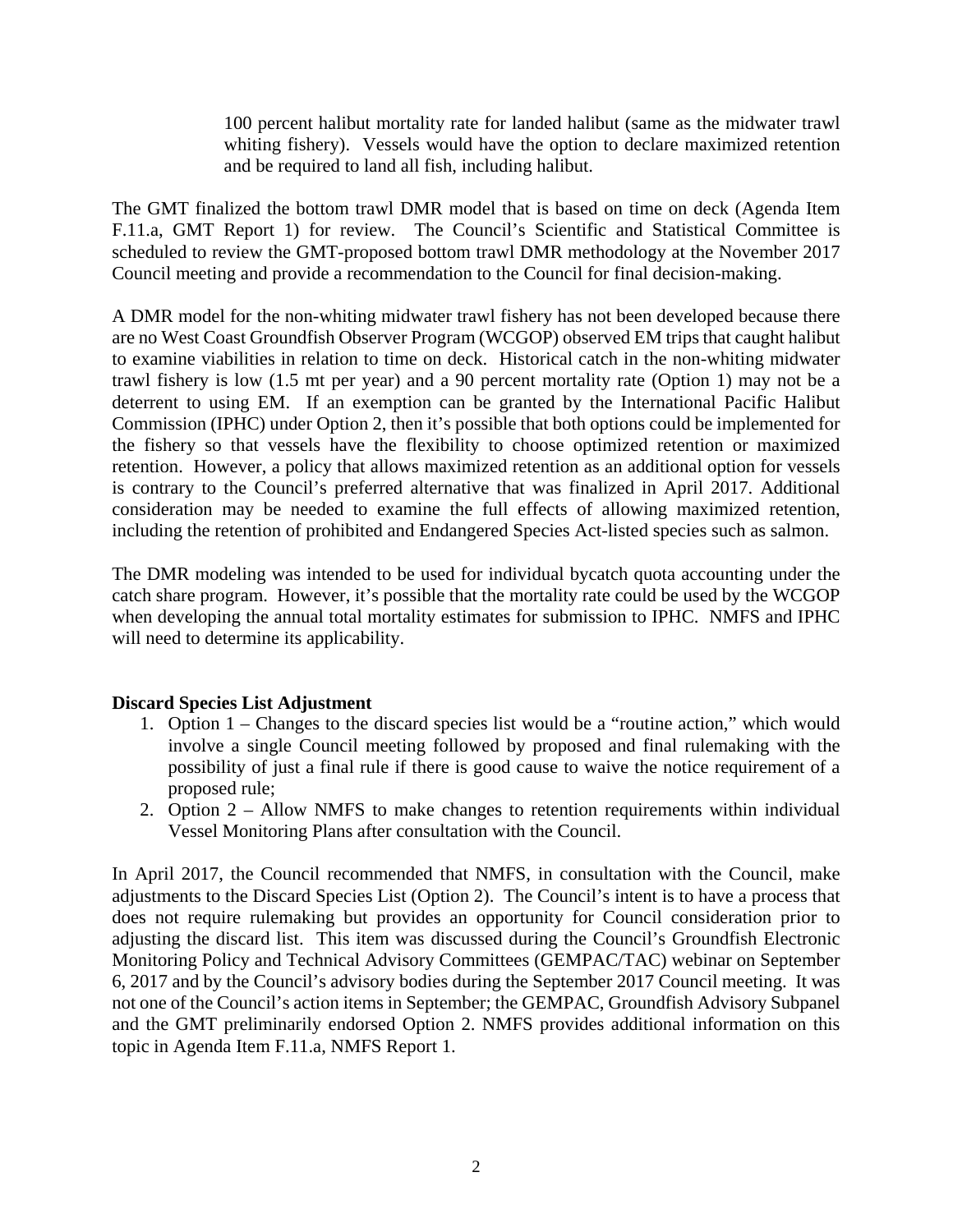#### **Third-Party Video Review**

In November 2015 and April 2016, the Council selected as its preferred alternative an industryfunded, Third-Party video review model for the whiting and fixed gear fisheries. This preferred alternative was a programmatic policy that would be applied under the bottom trawl and nonwhiting midwater trawl fisheries once the EM components for these two fisheries were finalized. However, in April 2017, when the Council selected their final preferred alternatives for the bottom trawl and non-whiting midwater trawl fisheries, it asked NMFS to determine if Pacific States Marine Fisheries Commission (PSMFC) could be used indefinitely as a sole provider for the industry to conduct the video reviews.

At the September 2017 meeting, NMFS determined that it cannot designate PSMFC, or any other service provider, as the sole provider for video review (Agenda Item E.6.a, Supplemental NMFS [Report 2,](http://www.pcouncil.org/wp-content/uploads/2017/09/E6a_Sup_NMFS_Rpt2_3rdPartyRvw_SEPT2017BB.pdf) September 2017). NMFS also determined that PSMFC would be eligible to compete for contracts as a third-party video provider for the industry or act on behalf of NMFS to audit or track compliance of third-party video review providers, but the agency could not do both at the same time. In addition, NMFS stated in their report that "whether or not PSMFC chooses to be a thirdparty video review provider in 2020 is an administrative decision that needs to be considered by PSMFC and NMFS. As this decision has no effect on the proposed EM regulations for the whiting and fixed gear fleets, NMFS intends to issue a final rule this fall for those parts of the EM program." Based on this new information, the Council selected its preliminary preferred alternative for the bottom trawl and non-whiting midwater trawl fisheries to be the Third-Party review.

At the September meeting, the Council requested a report regarding NMFS' implementation plan for the Third-Party review model which is proposed to begin in 2020 or earlier. It is anticipated that NMFS will provide a supplemental report regarding this topic.

The Council's GEMPAC/TAC will meet at the November meeting to discuss applicability of the DMR modeling, the policy for Third-Party Review, and the discard species list options. In addition, the GEMPAC/TAC will begin developing draft business rules for a third-party review model including the level of video review necessary to audit logbooks and to audit video review providers, as well as the decision points for increasing and decreasing the level of video review based on compliance and other factors. The GEMPAC is anticipated to provide a supplemental report with their recommendations to the Council and its advisory bodies during the November meeting.

# **Council Action:**

# **Adopt Final Pacific Halibut Discard Mortality Rates, Discard Species Lists, and a Third-Party Video Review Policy for Groundfish Trawl Electronic Monitoring Regulations.**

#### Reference Materials:

- 1. Agenda Item F.11.a, GMT Report 1 Proposed Pacific Halibut Electronic Monitoring Discard Mortality Rates for Bottom Trawl Vessels.
- 2. Agenda Item F.11.a, NMFS Report 1 Discard Species List Changes.